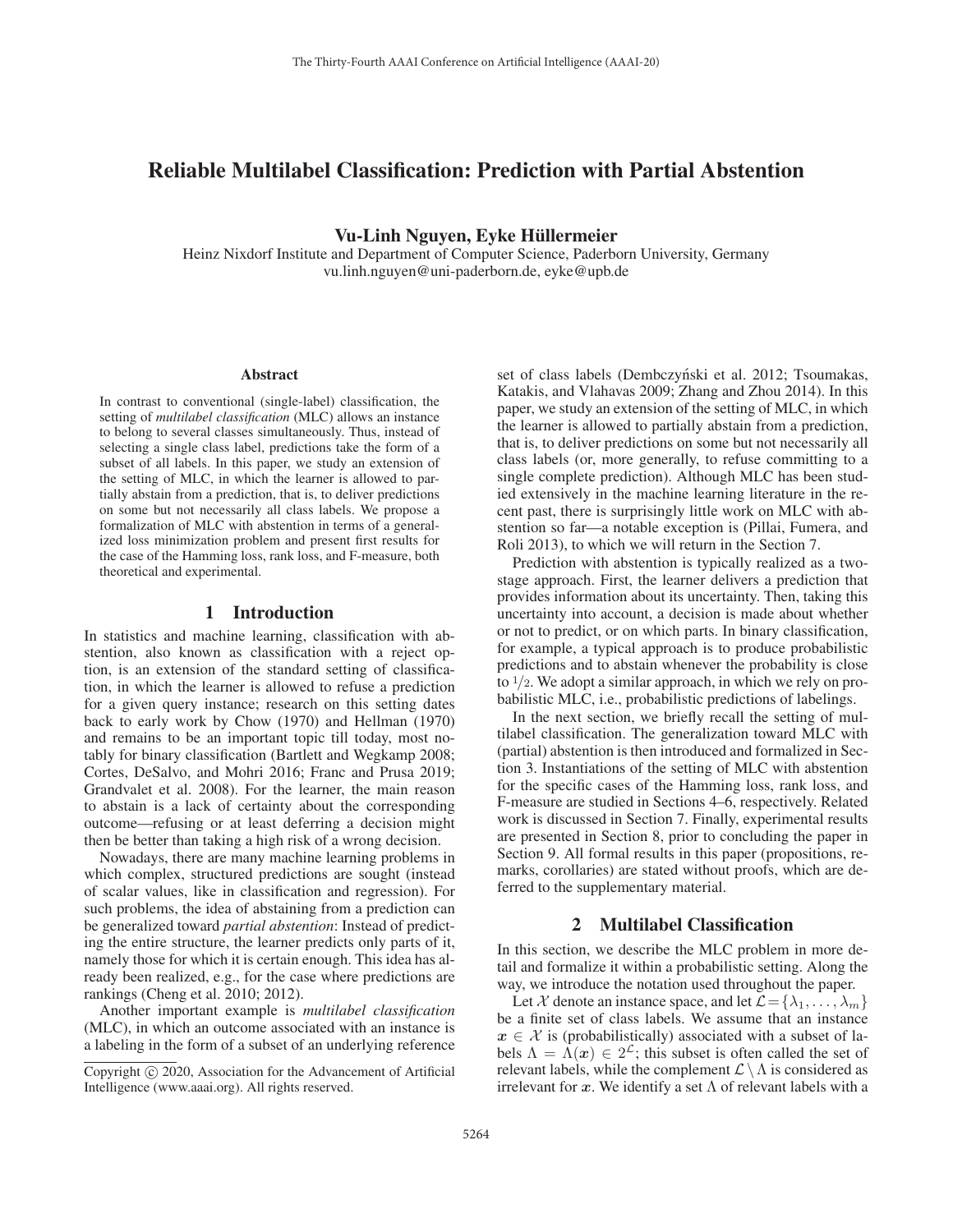binary vector  $y = (y_1, \ldots, y_m)$ , where  $y_i = [\lambda_i \in \Lambda]$ .<sup>1</sup> By  $\mathcal{Y} = \{0, 1\}^m$  we denote the set of possible labelings.

We assume observations to be realizations of random variables generated independently and identically (i.i.d.) according to a probability distribution  $p$  on  $\mathcal{X} \times \mathcal{Y}$ , i.e., an observation  $y = (y_1, \ldots, y_m)$  is the realization of a corresponding random vector  $Y = (Y_1, \ldots, Y_m)$ . We denote by  $p(Y | x)$  the conditional distribution of **Y** given **X** = *x*, and by  $p_i(Y_i | x)$  the corresponding marginal distribution of  $Y_i$ :

$$
p_i(b|x) = \sum_{\mathbf{y} \in \mathcal{Y}: y_i = b} p(\mathbf{y} | \mathbf{x}). \tag{1}
$$

A multilabel classifier **h** is a mapping  $\mathcal{X} \longrightarrow \mathcal{Y}$  that assigns a (predicted) label subset to each instance  $x \in \mathcal{X}$ . Thus, the output of a classifier **h** is a vector

$$
\hat{\boldsymbol{y}} = \mathbf{h}(\boldsymbol{x}) = (h_1(\boldsymbol{x}), \dots, h_m(\boldsymbol{x})).
$$

Given training data in the form of a finite set of observations  $(x, y) \in \mathcal{X} \times \mathcal{Y}$ , drawn independently from  $\Pr(\mathbf{X}, \mathbf{Y})$ , the goal in MLC is to learn a classifier  $h : \mathcal{X} \longrightarrow \mathcal{Y}$  that generalizes well beyond these observations in the sense of minimizing the expected risk with respect to a specific loss function.

In the literature, various MLC loss functions have been proposed, including the Hamming loss, the subset 0/1 loss, the F-measure, the Jaccard measure, and the rank loss. The Hamming loss is given by

$$
\ell_H(\mathbf{y}, \hat{\mathbf{y}}) = \sum_{i=1}^m [y_i \neq \hat{y}_i], \qquad (2)
$$

and the subset 0/1 loss by  $\ell_S(y, \hat{y}) = [\![y \neq \hat{y}]\!]$ . Thus, both losses generalize the standard 0/1 loss commonly used in classification, but in a very different way. Hamming and subset 0/1 are prototypical examples of what is called a (label-wise) *decomposable* and *non-decomposable* loss, respectively (Dembczyński et al. 2012). A decomposable loss can be expressed in the form

$$
\ell(\boldsymbol{y}, \hat{\boldsymbol{y}}) = \sum_{i=1}^{m} \ell_i(y_i, \hat{y}_i)
$$
\n(3)

with suitable binary loss functions  $\ell_i : \{0, 1\}^2 \longrightarrow \mathbb{R}$ , whereas a non-decomposable loss does not permit such a representation. It can be shown that, to produce optimal predictions  $\hat{y} = h(x)$  minimizing expected loss, knowledge about the marginals  $p_i(Y_i | x)$  is enough in the case of a decomposable loss, but not in the case of a non-decomposable loss (Dembczyński et al. 2012). Instead, if a loss is nondecomposable, high-order probabilities are needed, and in the extreme case even the entire distribution  $p(Y | x)$  (like in the case of the subset 0/1 loss). On an algorithmic level, this means that MLC with a decomposable loss can be tackled by what is commonly called binary relevance (BR) learning (i.e., learning one binary classifier for each label individually), whereas non-decomposable losses call for more sophisticated learning methods that are able to take labeldependencies into account.

### 3 MLC with Abstention

In our generalized setting of MLC with abstention, which is introduced in this section, the classifier is allowed to produce *partial predictions*

$$
\hat{\mathbf{y}} = \mathbf{h}(\mathbf{x}) \in \mathcal{Y}_{pa} := \{0, \perp, 1\}^m, \tag{4}
$$

where  $\hat{y}_i = \perp$  indicates an abstention on the label  $\lambda_i$ ; we denote by  $A(\hat{y}) \subseteq [m] := \{1, \ldots, m\}$  and  $D(\hat{y}) := [m] \setminus$  $A(\hat{y})$  the set of indices i for which  $\hat{y}_i = \perp$  and  $\hat{y}_i \in \{0, 1\},$ respectively, that is, the indices on which the learner abstains and decides to predict.

### 3.1 Risk Minimization

To evaluate a reliable multilabel classifier, a generalized loss function

$$
L: \mathcal{Y} \times \mathcal{Y}_{pa} \longrightarrow \mathbb{R}_{+}
$$
 (5)

is needed, which compares a partial prediction  $\hat{y}$  with a ground-truth labeling *y*. Given such a loss, and assuming a probabilistic prediction for a query instance *x*, i.e., a probability  $p(\cdot | x)$  on the set of labelings (or at least an estimation thereof), the problem of risk minimization comes down to finding

$$
\hat{\mathbf{y}} \in \operatorname*{argmin}_{\hat{\mathbf{y}} \in \mathcal{Y}_{pa}} \mathbf{E}\big(L(\mathbf{y}, \hat{\mathbf{y}})\big) \tag{6}
$$
\n
$$
= \operatorname*{argmin}_{\hat{\mathbf{y}} \in \mathcal{Y}_{pa}} \sum_{\mathbf{y} \in \mathcal{Y}} L(\mathbf{y}, \hat{\mathbf{y}}) \cdot p(\mathbf{y} | \mathbf{x}).
$$

The concrete form of this optimization problem as well as its difficulty depend on several choices, including the underlying MLC loss function  $\ell$  and its extension  $L$ .

#### 3.2 Generalized Loss Functions

On the basis of a standard MLC loss  $\ell$ , a generalized loss function (5) can be derived in different ways, also depending on how to penalize the abstention. Further below, we propose a generalization based on an additive penalty. Before doing so, we discuss some general properties that might be of interest for generalized losses.

As a first property, we should expect a generalized loss L to reduce to its conventional version  $\ell$  in the case of no abstention. In other words,

$$
L(\boldsymbol{y},\hat{\boldsymbol{y}})=\ell(\boldsymbol{y},\hat{\boldsymbol{y}}),
$$

whenever  $\hat{y}$  is a precise prediction  $\hat{y} \in \mathcal{Y}$ . Needless to say, this is a property that every generalized loss should obey.

Monotonicity. Another reasonable property is *monotonicity*: The loss should only increase (or at least not decrease) when (i) turning a correct prediction on a label  $\lambda_i$  into an abstention or an incorrect prediction, (ii) or turning an abstention into an incorrect prediction. This reflects the following chain of preferences: a correct prediction is better than an abstention, which in turn is better than an incorrect prediction. More formally, for a ground-truth labeling *y* and a partial prediction  $\hat{\mathbf{y}}_1$ , let  $C_1$ ,  $A_1 \subseteq \mathcal{L}$  denote the subset of labels on which the prediction is correct and on which the learner

<sup>&</sup>lt;sup>1</sup>[ $\cdot$ ] is the indicator function, i.e., [A] = 1 if the predicate A is true and  $= 0$  otherwise.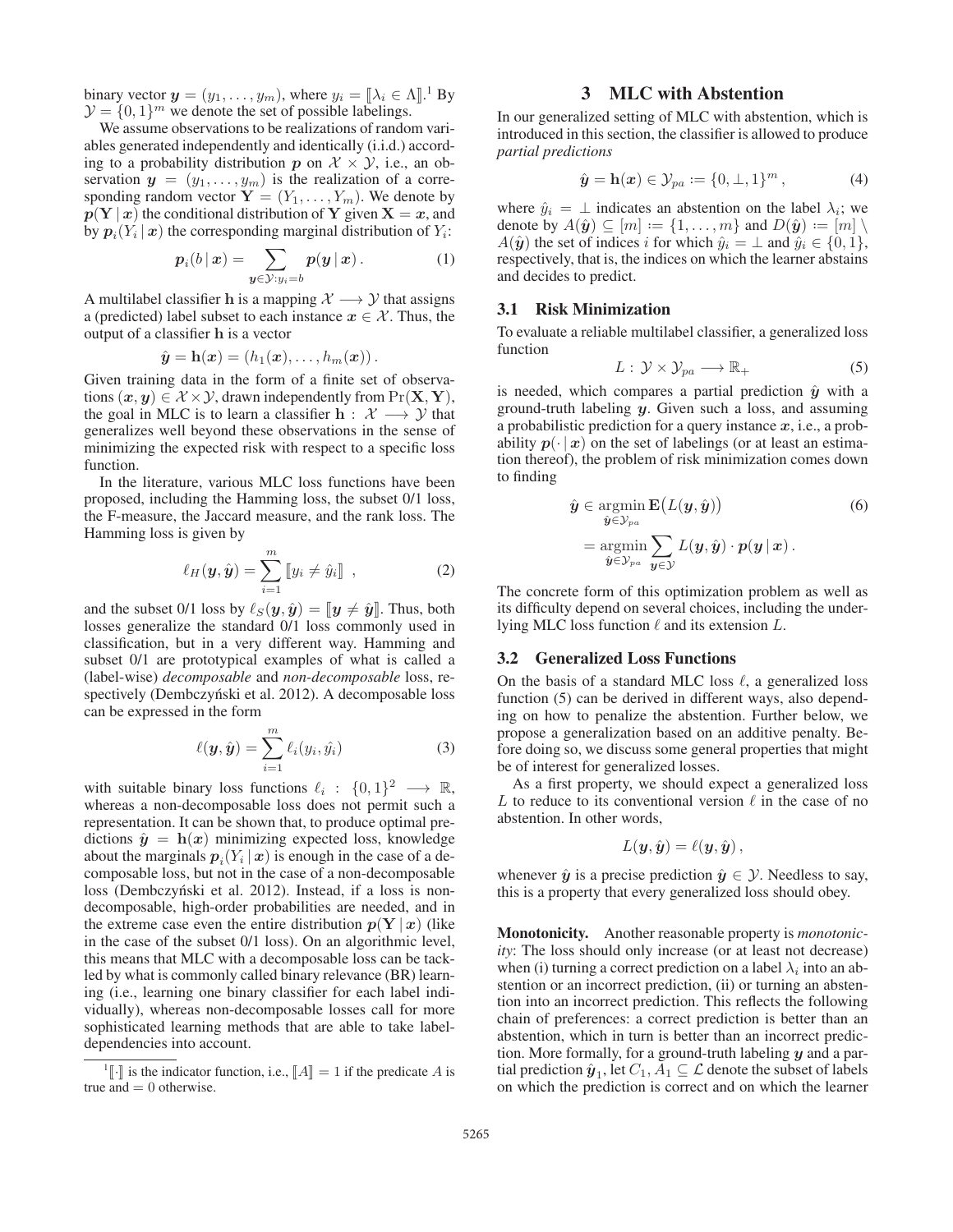abstains, respectively, and define  $C_2$ ,  $A_2 \subseteq \mathcal{L}$  analogously for a prediction  $\hat{y}_2$ . Then

$$
(C_2 \subseteq C_1) \land ((C_2 \cup A_2) \subseteq (C_1 \cup A_1)) \qquad (7)
$$
  
\n
$$
\Rightarrow L(\mathbf{y}, \hat{\mathbf{y}}_1) \le L(\mathbf{y}, \hat{\mathbf{y}}_2).
$$

Uncertainty-alignment. Intuitively, when producing a partial prediction, an optimal prediction rule is supposed to abstain on the most uncertain labels. More formally, consider a generalized loss function  $L$  and a prediction  $\hat{y}$  which, for a query  $x \in \mathcal{X}$ , is a risk-minimizer (6). Moreover, denoting by  $p_i = p_i(1 | x)$  the (marginal) probability that label  $\lambda_i$ is relevant for  $x$ , it is natural to quantify the degree of uncertainty on this label in terms of

$$
u_i = 1 - 2|p_i - 1/2| = 2\min(p_i, 1 - p_i), \quad (8)
$$

or any other function symmetric around  $\frac{1}{2}$ . We say that  $\hat{y}$  is *uncertainty-aligned* if

$$
\forall y_i \in A(\hat{\mathbf{y}}), y_j \in D(\hat{\mathbf{y}}): u_i \ge u_j.
$$

Thus, a prediction is uncertainty-aligned if the following holds: Whenever the learner decides to abstain on label  $\lambda_i$ and to predict on label  $\lambda_j$ , the uncertainty on  $\lambda_j$  cannot exceed the uncertainty on  $\lambda_i$ . We then call a loss function L uncertainty-aligned if it guarantees the existence of an uncertainty-aligned risk-minimizer, regardless of the probability  $p = p(\cdot | x)$ .

Additive Penalty for Abstention Consider the case of a partial prediction  $\hat{y}$  and denote by  $\hat{y}_D$  and  $\hat{y}_A$  the projections of  $\hat{y}$  to the entries in  $D(\hat{y})$  and  $A(\hat{y})$ , respectively. As a natural extension of the original loss  $\ell$ , we propose a generalized loss of the form

$$
L(\mathbf{y}, \hat{\mathbf{y}}) = \ell(\mathbf{y}_D, \hat{\mathbf{y}}_D) + f(A(\hat{\mathbf{y}})), \tag{9}
$$

with  $\ell(\mathbf{y}_D, \hat{\mathbf{y}}_D)$  the original loss on that part on which the learner predicts and  $f(A(\hat{y}))$  a penalty for abstaining on  $A(\hat{y})$ . The latter can be seen as a measure of the loss of usefulness of the prediction  $\hat{y}$  due to its partiality, i.e., due to having no predictions on  $A(\hat{y})$ .

An important instantiation of (9) is the case where the penalty is a counting measure, i.e., where f only depends on the number of abstentions:

$$
L(\mathbf{y}, \hat{\mathbf{y}}) = \ell(\mathbf{y}_D, \hat{\mathbf{y}}_D) + f(|A(\hat{\mathbf{y}})|). \tag{10}
$$

A special case of (10) is to penalize each abstention  $\hat{y}_i = \perp$ with the same constant  $c \in [0, 1]$ , which yields

$$
L(\mathbf{y}, \hat{\mathbf{y}}) = \ell(\mathbf{y}_D, \hat{\mathbf{y}}_D) + |A(\hat{\mathbf{y}})| \cdot c. \tag{11}
$$

Of course, instead of a linear function  $f$ , more general penalty functions are conceivable. For example, a practically relevant penalty is a concave function of the number of abstentions: Each additional abstention causes a cost, so f is monotone increasing in  $|A(\hat{y})|$ , but the marginal cost of abstention is decreasing.

Proposition 1. *Let the loss be decomposable in the sense of* (3)*, and let y*ˆ *be a risk-minimizing prediction (for a query*

*instance x). The minimization of the expected loss* (10) *is then accomplished by*

$$
\hat{\mathbf{y}} = \operatorname*{argmin}_{1 \le d \le m} \mathbf{E} \left( \ell(\mathbf{y}, \hat{\mathbf{y}}_d) \right) + f(m - d), \tag{12}
$$

*where the prediction*  $\hat{y}_d$  *is specified by the index set* 

$$
D_d(\hat{\mathbf{y}}_d) := \{ \pi(1), \dots, \pi(d) \},
$$
 (13)

*and the permutation* π *sorts the labels in increasing order of the label-wise expected losses*

$$
s_i = \min_{\hat{y}_i \in \{0,1\}} \mathbf{E}(\ell_i(y_i, \hat{y}_i)),
$$

*i.e.*,  $s_{\pi(1)} \leq \cdots \leq s_{\pi(m)}$ .

As shown by the previous proposition, a risk-minimizing prediction for a decomposable loss can easily be found in time  $O(m \log(m))$ , simply by sorting the labels according to their contribution to the expected loss, and then finding the optimal size  $d$  of the prediction according to  $(12)$ .

#### 4 The Case of Hamming Loss

This section presents first results for the case of the Hamming loss function (2). In particular, we analyze extensions of the Hamming loss according to (10) and address the corresponding problem of risk minimization.

Given a query instance x, assume conditional probabilities  $p_i = p(y_i = 1 | x)$  are given or made available by an MLC predictor **h**. In the case of Hamming, the expected loss of a prediction  $\hat{y}$  is then given by

$$
\mathbf{E}\left(\ell_H(\mathbf{y},\hat{\mathbf{y}})\right) = \sum_{i:\hat{y}_i=1} 1 - p_i + \sum_{i:\hat{y}_i=0} p_i
$$

and minimized by  $\hat{y}$  such that  $\hat{y}_i = 0$  if  $p_i \leq 1/2$  and  $\hat{y}_i = 1$ otherwise.

In the setting of abstention, we call a prediction  $\hat{y}$  a dprediction if  $|D(\hat{y})| = d$ . Let  $\pi$  be a permutation of  $[m]$ that sorts labels according to the uncertainty degrees (8), i.e., such that  $u_{\pi(1)} \leq u_{\pi(2)} \leq \cdots \leq u_{\pi(m)}$ . As a consequence of Proposition 1, we obtain the following result.

**Corollary 1.** In the case of Hamming loss, let  $\hat{y}$  be a risk*minimizing prediction (for a query instance x). The minimization of the expected loss* (10) *is then accomplished by*

$$
\hat{\mathbf{y}} = \operatorname*{argmin}_{1 \le d \le m} \mathbf{E} \left( \ell_H(\mathbf{y}, \hat{\mathbf{y}}_d) \right) + f(m - d), \qquad (14)
$$

*where the prediction*  $\hat{y}_d$  *is specified by the index set* 

$$
D_d(\hat{\mathbf{y}}_d) = \{\pi(1), \dots, \pi(d)\}.
$$
 (15)

Corollary 2. *The extension* (10) *of the Hamming loss is uncertainty-aligned. In the case of the extension* (11) *of the Hamming loss, the optimal prediction is given by* (15) *with*

$$
d = |\{i \in [m] \mid \min(p_i, 1 - p_i) \le c\}|.
$$

Remark 1. *The extension* (10) *of the Hamming loss is monotonic, provided* f *is non-decreasing and such that*  $f(k + 1) - f(k) \leq 1$  *for all*  $k \in [m - 1]$ *.*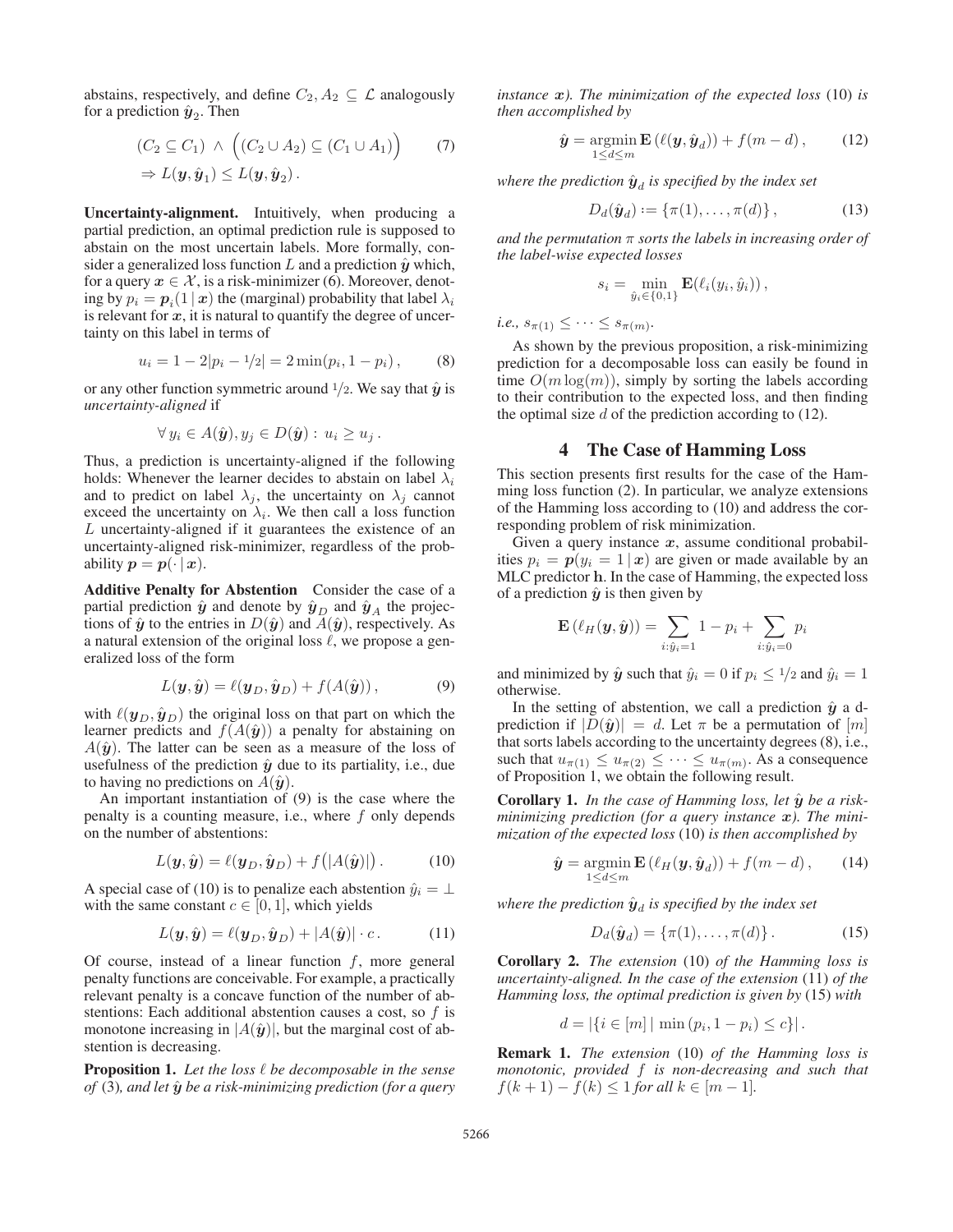#### 5 The Case of Rank Loss

In the case of the rank loss, we assume predictions in the form of rankings instead of labelings. Ignoring the possibility of ties, such a ranking can be represented in the form of a permutation  $\pi$  of  $[m]$ , where  $\pi(i)$  is the index j of the label  $\lambda_j$  on position i (and  $\pi^{-1}(j)$  the position of label  $\lambda_j$ ). The rank loss then counts the number of incorrectly ordered label-pairs, that is, the number of pairs  $\lambda_i$ ,  $\lambda_j$  such that  $\lambda_i$ is ranked worse than  $\lambda_i$  although  $\lambda_i$  is relevant while  $\lambda_i$  is irrelevant:

$$
\ell_R(\mathbf{y}, \pi) = \sum_{(i,j): y_i > y_j} [\![\pi^{-1}(i) > \pi^{-1}(j)]\!] ,
$$

or equivalently,

$$
\ell_R(\mathbf{y}, \pi) = \sum_{1 \le i < j \le m} [y_{\pi(i)} = 0 \land y_{\pi(j)} = 1]. \tag{16}
$$

Thus, given that the ground-truth labeling is distributed according to the probability  $p(\cdot | x)$ , the expected loss of a ranking  $\pi$  is

$$
\mathbf{E}(\pi) := \mathbf{E}\left(\ell_R(\mathbf{y}, \pi)\right) = \sum_{1 \le i < j \le m} p_{\pi(i), \pi(j)}(0, 1 \,|\, \mathbf{x}),\tag{17}
$$

where  $p_{u,v}$  is the pairwise marginal

$$
p_{u,v}(a,b|x) = \sum_{\mathbf{y}\in\mathcal{Y}:y_u=a,y_v=b} p(\mathbf{y}|x).
$$
 (18)

In the following, we first recall the risk-minimizer for the rank loss as introduced above and then generalize it to the case of partial predictions. To simplify notation, we omit the dependence of probabilities on *x* (for example, we write  $p_{u,v}(a, b)$  instead of  $p_{u,v}(a, b | x)$ ), and write (i) as indices of permuted labels instead of  $\pi(i)$ . We also use the following notation: For a labeling *y*, let  $r(y) = \sum_{i=1}^{m} y_i$  be the number of relevant labels, and  $c(\mathbf{y}) = r(\mathbf{y})(m - r(\mathbf{y}))$  the number of relevant/irrelevant label pairs (and hence an upper bound on the rank loss).

A risk-minimizing ranking  $\pi$ , i.e., a ranking minimizing (17), is provably obtained by sorting the labels  $\lambda_i$  in decreasing order of the probabilities  $p_i = p_i(1 | x)$ , i.e., according to their probability of being relevant (Dembczyński et al. 2012). Thus, an optimal prediction  $\pi$  is such that

$$
p_{(1)} \ge p_{(2)} \ge \cdots \ge p_{(m)}.
$$
 (19)

To show this result, let  $\bar{\pi}$  denote the reversal of  $\pi$ , i.e., the ranking that reverses the order of the labels. Then, for each pair  $(i, j)$  such that  $y_i > y_j$ , either  $\pi$  or  $\bar{\pi}$  incurs an error, but not both. Therefore,  $\ell_R(\mathbf{y}, \pi) + \ell_R(\mathbf{y}, \bar{\pi}) = c(\mathbf{y})$ , and

$$
\ell_R(\mathbf{y}, \pi) - \ell_R(\mathbf{y}, \bar{\pi}) = 2\ell_R(\mathbf{y}, \pi) - c(\mathbf{y}). \tag{20}
$$

Since  $c(\mathbf{y})$  is a constant that does not depend on  $\pi$ , minimizing  $\ell_R(\mathbf{y}, \pi)$  (in expectation) is equivalent to minimizing the difference  $\ell_R(\mathbf{y}, \pi) - \ell_R(\mathbf{y}, \bar{\pi})$ . For the latter, the expectation (17) becomes

$$
\mathbf{E}'(\pi) = \sum_{1 \le i < j \le m} p_{(i),(j)}(0,1) - p_{(i),(j)}(1,0) \qquad (21)
$$
\n
$$
= \sum_{1 \le i < j \le m} p_{(j)} - p_{(i)}
$$
\n
$$
= \sum_{1 \le i \le m} (2i - (m+1)) p_{(i)},
$$

where the transition from the first to the second sum is valid because (Dembczyński, Cheng, and Hüllermeier 2010)

$$
p_{u,v}(0,1) - p_{u,v}(1,0)
$$
  
=  $p_{u,v}(0,1) + p_{u,v}(1,1) - p_{u,v}(1,1) - p_{u,v}(1,0)$   
=  $p_v(1) - p_u(1) = p_v - p_u$ .

From (21), it is clear that a risk-minimizing ranking  $\pi$  is defined by (19).

To generalize this result, let us look at the rank loss of a partial prediction of size  $d \in [m]$ , i.e., a ranking of a subset of d labels. To simplify notation, we identify such a prediction, not with the original set of indices of the labels, but the positions of the corresponding labels in the sorting (19). Thus, a partial prediction of size  $d$  is identified by a set of indices  $K = \{k_1, \ldots, k_d\}$  such that  $k_1 < k_2 < \cdots < k_d$ , where  $k \in K$  means that the label  $\lambda_{(k)}$  with the kth largest probability  $p_{(k)}$  in (19) is included. According to the above result, the optimal ranking  $\pi_K$  on these labels is the identity, and the expected loss of this ranking is given by

$$
\mathbf{E}(\pi_K) = \sum_{1 \le i < j \le d} \boldsymbol{p}_{(k_i),(k_j)}(0,1). \tag{22}
$$

Lemma 1. *Assuming (conditional) independence of label probabilities in the sense that*  $p_{i,j}(y_i, y_j) = p_i(y_i)p_j(y_j)$ *, the generalized loss (10) is minimized in expectation by a partial prediction with decision set of the form*

$$
K_d = \langle\!\langle a, b\rangle\!\rangle := \{1, \ldots, a\} \cup \{b, \ldots, m\}, \qquad (23)
$$

*with*  $1 \le a < b \le m$  *and*  $m + a - b + 1 = d$ *.* 

According to the previous lemma, an optimal  $d$ -selection  $K_d$  leading to an optimal (partial) ranking of length  $d$  is always a "boundary set" of positions in the ranking (19). The next lemma establishes an important relationship between optimal selections of increasing length.

**Lemma 2.** Let  $K_d = \langle \langle a, b \rangle \rangle$  be an optimal d-selection (23) for  $d \geq 2$ . At least one of the extensions  $\langle\!\langle a\!+\!1, b \rangle\!\rangle$  or  $\langle\!\langle a, b-\rangle\!\rangle$ 1\*fi* of  $K_d$  *is an optimal*  $(d + 1)$ -selection.

Thanks to the previous lemma, a risk-minimizing partial ranking can be constructed quite easily (in time  $O(m \log(m))$ . First, the labels are sorted according to (19). Then, an optimal decision set is produced by starting with the boundary set  $\langle 1, m \rangle$  and increasing this set in a greedy manner ( a concrete algorithm is given in the supplementary material).

Proposition 2. *Given a query instance x, assume conditional probabilities*  $p(y_i = 1 | x) = h_i(x)$  *are made available by an MLC predictor* **h***. A risk-minimizing partial ranking can be constructed in time*  $O(m \log(m))$ *.*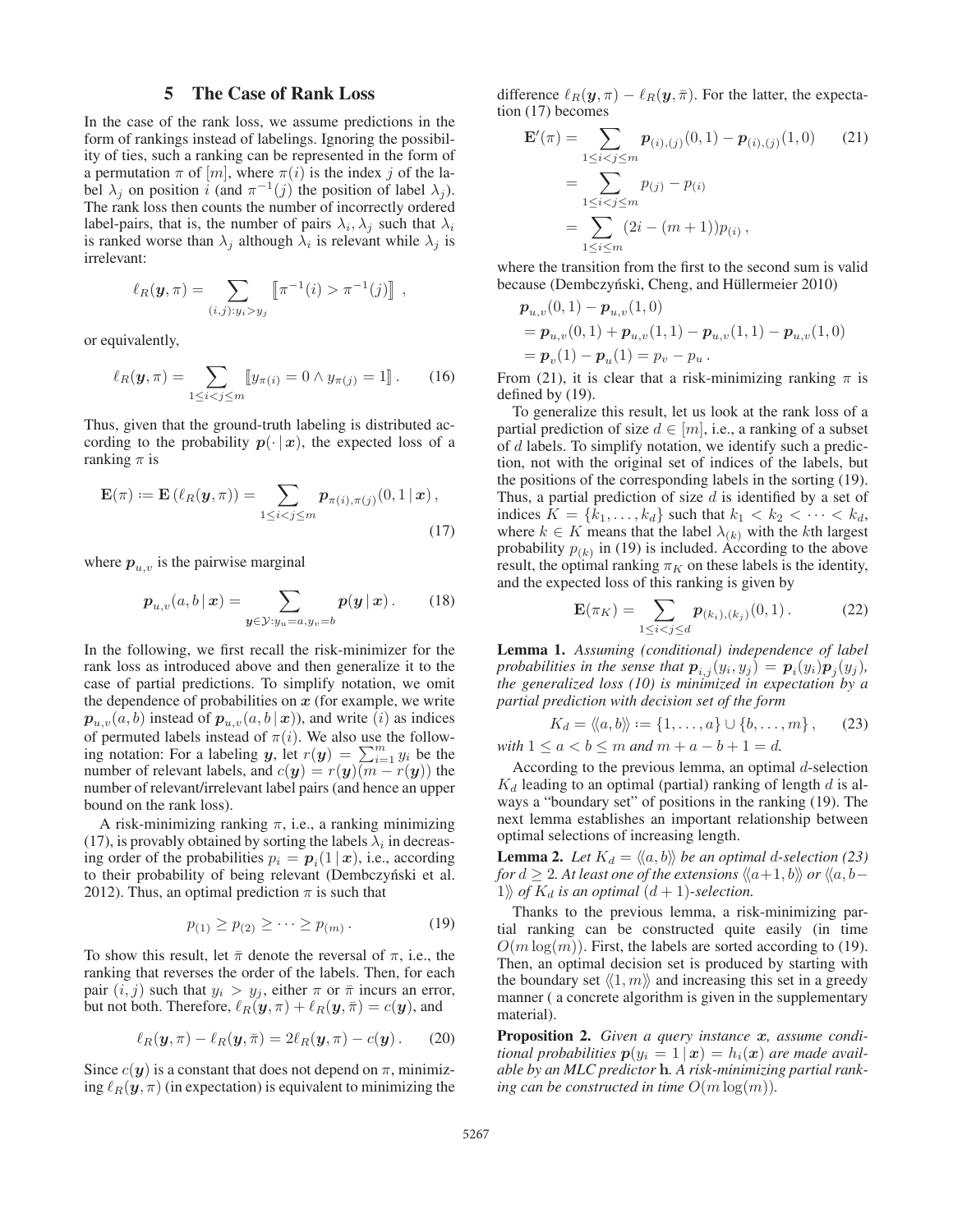Remark 2. *The extension* (10) *of the rank loss is not uncertainty-aligned.*

Since a prediction is a (partial) ranking instead of a (partial) labeling, the property of monotonicity as defined in Section 3.2 does not apply in the case of rank loss. Although it would be possible to generalize this property, for example by looking at (in)correctly sorted label pairs instead of (in)correct labels, we refrain from a closer analysis here.

### 6 The Case of F-measure

The F-measure is the harmonic mean of precision and recall and can be expressed as follows:

$$
F(\mathbf{y}, \hat{\mathbf{y}}) := \frac{2\sum_{i=1}^{m} y_i \hat{y}_i}{\sum_{i=1}^{m} (y_i + \hat{y}_i)}.
$$
 (24)

The problem of finding the expected F-maximizer

$$
\hat{\mathbf{y}} = \arg \max_{\hat{\mathbf{y}} \in \mathcal{Y}} \mathbf{E} \left( F(\mathbf{y}, \hat{\mathbf{y}}) \right) \tag{25}
$$
\n
$$
= \arg \max_{\hat{\mathbf{y}} \in \mathcal{Y}} \sum_{\mathbf{y} \in \mathcal{Y}} F(\mathbf{y}, \hat{\mathbf{y}}) \cdot p(\mathbf{y} | \mathbf{x})
$$

has been studied quite extensively in the literature (Chai 2005; Dembczyński et al. 2011; Decubber et al. 2018; Jansche 2007; Lewis 1995; Quevedo, Luaces, and Bahamonde 2012; Waegeman et al. 2014; Ye et al. 2012). Obviously, the optimization problem (25) can be decomposed into an inner and an outer maximization as follows:

$$
\hat{\boldsymbol{y}}^k := \arg \max_{\hat{\boldsymbol{y}} \in \mathcal{Y}_k} \mathbf{E}\left(F(\boldsymbol{y}, \hat{\boldsymbol{y}})\right),\tag{26}
$$

$$
\hat{\mathbf{y}} := \arg\max_{k \in \{0, \dots, m\}} \mathbf{E}\left(F(\mathbf{y}, \hat{\mathbf{y}}^k)\right), \quad (27)
$$

where  $\mathcal{Y}_k := \{ \hat{\bm{y}} \in \mathcal{Y} | \sum_{i=1}^m \hat{y}_i = k \}$  denotes the set of all predictions with exactly  $k$  positive labels.

Lewis (1995) showed that, under the assumption of conditional independence, the F-maximizer has always a specific form: it predicts the  $k$  labels with the highest marginal probabilities  $p_i$  as relevant, and the other  $m - k$  labels as irrelevant. More specifically, for any number  $k = 0, \ldots, m$ , the solution of the optimization problem  $(26)$ , namely a  $k$ optimal solution  $\hat{\mathbf{y}}^k$ , is obtained by setting  $\hat{y}_i = 1$  for the k labels with the highest marginal probabilities  $p_i$ , and  $\hat{y}_i = 0$ for the remaining ones. Thus, the F-maximizer (27) can be found as follows:

- The labels  $\lambda_i$  are sorted in decreasing order of their (predicted) probabilities  $p_i$ .
- For every  $k \in \{0, \ldots, m\}$ , the optimal prediction  $\hat{\mathbf{y}}^k$  is defined as described above.
- For each of these  $\hat{y}^k$ , the expected F-measure is computed.
- As an F-measure maximizer  $\hat{y}$ , the *k*-optimal prediction  $\hat{y}^k$  with the highest expected F-measure is adopted.

Overall, the computation of  $\hat{y}$  can be done in time  $O(m^2)$ (Decubber et al. 2018; Ye et al. 2012).

To define the generalization of the F-measure, we first turn it into the loss function  $\ell_F(\mathbf{y}, \hat{\mathbf{y}}) := 1 - F(\mathbf{y}, \hat{\mathbf{y}})$ . The generalized loss is then given by

$$
L_F(\mathbf{y}, \hat{\mathbf{y}}) := 1 - F(\mathbf{y}_D, \hat{\mathbf{y}}_D) + f(|A(\hat{\mathbf{y}})|).
$$

Minimizing the expectation of this loss is obviously equivalent to maximizing the following generalized F-measure in expectation:

$$
F_G(\boldsymbol{y}, \hat{\boldsymbol{y}}) := \begin{cases} 1 - f(a) & \text{if } a = m, \\ \frac{2 \sum_{i \in D(\hat{\boldsymbol{y}})} y_i \hat{y}_i}{\sum_{i \in D(\hat{\boldsymbol{y}})} (y_i + \hat{y}_i)} - f(a) & \text{otherwise,} \end{cases} \tag{28}
$$

where  $a := |A(\hat{y})|$ .

Remark 3. *If* f *in* (28) *is a strictly increasing function, then*

- *turning an incorrect prediction or an abstention on a label*  $\lambda_i$  *into a correct prediction increases the generalized Fmeasure, whereas*
- *turning an incorrect prediction into an abstention may decrease the measure.*
- *Therefore, the generalized F-measure* (28) *is not monotonic.* The F-maximizer  $\hat{y}$  of the generalized F-measure (28) is given by

$$
\hat{\mathbf{y}} = \arg \max_{\hat{\mathbf{y}} \in \mathcal{Y}_{pa}} \mathbf{E} \left( F_G(\mathbf{y}, \hat{\mathbf{y}}) \right)
$$
(29)  
= 
$$
\arg \max_{\hat{\mathbf{y}} \in \mathcal{Y}_{pa}} \sum_{\mathbf{y} \in \mathcal{Y}} F(\mathbf{y}_D, \hat{\mathbf{y}}_D) \cdot p(\mathbf{y} | \mathbf{x}) - f(a).
$$

In the following, we show that the F-maximizer of the generalized F-measure (28) can be found in the time  $O(m^3)$ . For any  $k = 0, \ldots, m$ , denote by

$$
\mathcal{Y}_{pa}^{k} := \left\{ \hat{\boldsymbol{y}} \in \mathcal{Y}_{pa} \, \Big| \sum_{i \in D(\hat{\boldsymbol{y}})} \hat{y}_{i} = k \right\} . \tag{30}
$$

The optimization problem (29) is decomposed into an inner and an outer maximization as follows:

$$
\hat{\boldsymbol{y}}^k := \arg \max_{\hat{\boldsymbol{y}} \in \mathcal{Y}_{pa}^k} \mathbf{E}\left(F_G(\boldsymbol{y}, \hat{\boldsymbol{y}})\right),\tag{31}
$$

$$
\hat{\mathbf{y}} := \arg\max_{\hat{\mathbf{y}} \in \{\hat{\mathbf{y}}^k | k = 0,\dots,m\}} \mathbf{E}\left(F_G(\mathbf{y}, \hat{\mathbf{y}}^k)\right). \tag{32}
$$

**Lemma 3.** For any partial prediction  $\hat{y} \in \mathcal{Y}_{pa}$  and any *index*  $j \in D(\hat{y})$ *,* 

*-* **E**  $(F_G(\boldsymbol{y}_D, \hat{\boldsymbol{y}}_D))$  *is an increasing function of*  $p_j$  *if*  $\hat{y}_j = 1$ *; -*  $\mathbf{E} (F_G(\mathbf{y}_D, \hat{\mathbf{y}}_D))$  *is a decreasing function of*  $p_j$  *if*  $\hat{y}_j = 0$ *.* **Lemma 4.** Let  $\pi$  be the permutation that sorts the labels in *decreasing order of the marginal probability*  $p_i(y_i | x)$  *defined in* (19)*. Assuming (conditional) independence of label probabilities in the sense that*

$$
p(y|x) = \prod_{i=1}^{m} p_i^{y_i} (1 - p_i)^{1 - y_i}, \qquad (33)
$$

*the generalized F-measure (28) is maximized in expectation by an optimal k-prediction*  $\hat{y}^k$  *with decision set of the form* 

$$
D(\hat{\boldsymbol{y}}^{k}) = \langle k, l \rangle := \{1, \dots, k\} \cup \{l, \dots, m\}, \qquad (34)
$$
  
with some  $l \geq k + 1$  and

$$
\hat{y}_{(i)} = \begin{cases}\n1 & \text{if } i \in \{1, \dots, k\}, \\
0 & \text{if } i \in \{l, \dots, m\}.\n\end{cases}
$$
\n(35)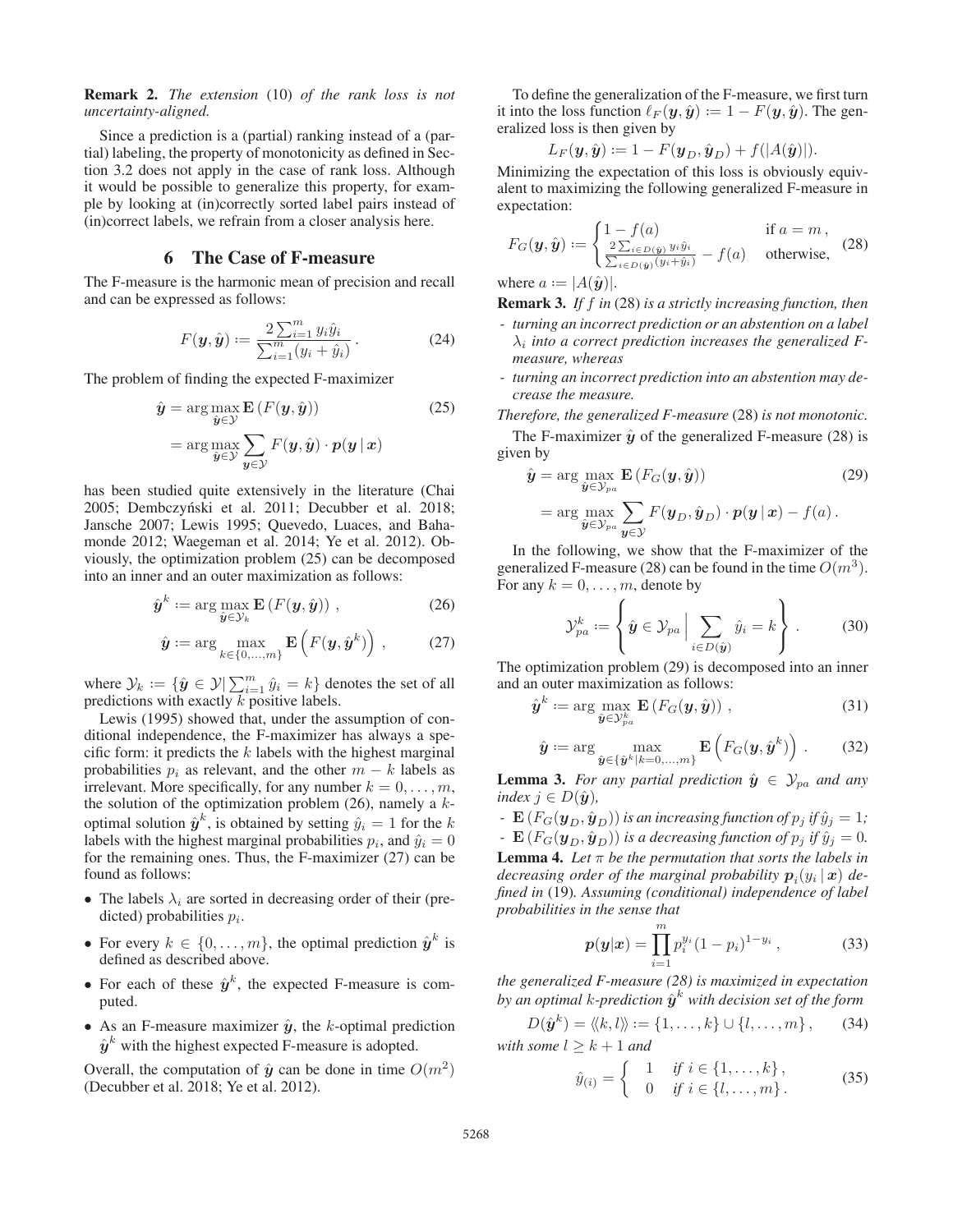Thanks to the previous lemma, a maximizer  $\hat{y}$  of the generalized F-measure (28) can be constructed following a procedure similar to the case of the rank loss. First, the labels are sorted according to (19). Then, we evaluate all possible partial predictions with decision sets  $\langle k, l \rangle$  of the form (34), and find the one with the highest expected F-measure (28) (a concrete algorithm is given in the supplementary material).

Proposition 3. *Given a query instance x, assume conditional probabilities*  $p_i = p(y_i = 1 | \mathbf{x}) = h_i(\mathbf{x})$  *are made available by an MLC predictor* **h***. Assuming (conditional) independence of label probabilities in the sense of* (33)*, a prediction y*ˆ *maximizing the generalized F-measure* (28) *in expectation is constructed in time*  $O(m^3)$ *.* 

# 7 Related Work

In spite of extensive research on multilabel classification in the recent past, there is surprisingly little work on abstention in MLC. A notable exception is an approach by Pillai, Fumera, and Roli (2013), who focus on the F-measure as a performance metric. They tackle the problem of maximizing the F-measure on a subset of label predictions, subject to the constraint that the effort for manually providing the remaining labels (those on which the learner abstains) does not exceed a pre-defined value. The decision whether or not to abstain on a label is guided by two thresholds on the predicted degree of relevance, which are tuned in a suitable manner. Even though this is an interesting approach, it is arguably less principled than ours, in which optimal predictions are derived in a systematic way, based on decisiontheoretic ideas and the notion of Bayes-optimality. Besides, Pillai, Fumera, and Roli (2013) offer a solution for a specific setting but not a general framework for MLC with partial abstention.

More indirectly related is the work by Park and Simoff (2015), who investigate the uncertainty in multilabel classification. They propose a modification of the entropy measure to quantify the uncertainty of an MLC prediction. Moreover, they show that this measure correlates with the accuracy of the prediction, and conclude that it could be used as a measure of acceptance (and hence rejection) of a prediction. While Park and Simoff (2015) focus on the uncertainty of a complete labeling *y*, Destercke (2015) and Antonucci and Corani (2017) quantify the uncertainty in individual predictions  $y_i$  using imprecise probabilities and so-called credal classifiers, respectively. Again, corresponding estimates can be used for the purpose of producing more informed decisions, including partial predictions.

### 8 Experiments

In this section, we present an empirical analysis that is meant to show the effectiveness of our approach to prediction with abstention. To this end, we perform experiments on a set of standard benchmark data sets from the MULAN repository<sup>2</sup> (cf. Table 1), following a 10-fold cross-validation procedure.

Table 1: Data sets used in the experiments

| # | name      | $#$ inst. | # feat. | # lab. |
|---|-----------|-----------|---------|--------|
|   | cal 500   | 502       | 68      | 174    |
| 2 | emotions  | 593       | 72      | 6      |
| 3 | scene     | 2407      | 294     | 6      |
| 4 | yeast     | 2417      | 103     | 14     |
| 5 | mediamill | 43907     | 120     | 101    |
| 6 | nus-wide  | 269648    | 128     | 81     |
|   |           |           |         |        |

### 8.1 Experimental Setting

For training an MLC classifier, we use binary relevance (BR) learning with logistic regression (LR) as base learner (in its default setting in sklearn, i.e., with regularisation parameter set to  $1)^3$ . Of course, more sophisticated techniques could be applied, and results using classifier chains are given in the supplementary material. However, since we are dealing with decomposable losses, BR is well justified. Besides, we are first of all interested in analyzing the effectiveness of abstention, and less in maximizing overall performance. All competitors essentially only differ in how the conditional probabilities provided by LR are turned into a (partial) MLC prediction.

We first compare the performance of reliable classifiers to the conventional BR classifier that makes full predictions (MLC) as well as the cost of full abstention (ABS)—these two serve as baselines that MLC with abstention should be able to improve on. A classifier is obtained as a riskminimizer of the extension (10) of Hamming loss (2), instantiated by the penalty function  $f$  and the constant  $c$ . We conduct a first series of experiments (SEP) with linear penalty  $f_1(a) = a \cdot c$ , where  $c \in [0.05, 0.5]$ , and a second series (PAR) with concave penalty  $f_2(a)=(a \cdot m \cdot c)/(m + a)$ , varying  $c \in [0.1, 1]$ . The performance of a classifier is evaluated in terms of the average loss. Besides, we also compute the average abstention size  $|A(\hat{y})|/m$ .

The same type of experiment is conducted for the rank loss (with MLC and ABS denoting full prediction and full abstention, respectively). A predicted ranking is a riskminimizer of the extension (10) instantiated by the penalty function  $f$  and the constant  $c$ . We conduct a first series of experiments (SEP) with  $f_1$  as above and  $c \in [0.1, 1]$ , and a second series (PAR) with  $f_2$  as above and  $c \in [0.2, 2]$ .

### 8.2 Results

The results (illustrated in Figures 1 and 2 for three data sets– results for the other data sets are similar and can be found in the supplementary material) clearly confirm our expectations. The Hamming loss (cf. Figure 1) under partial abstention is often much lower than the loss under full prediction and full abstention, showing the effectiveness of the approach. When the cost  $c$  increases, the loss increases while the abstention size decreases, with a convergence of the performance of SEP and PAR to the one of MLC at  $c = 0.5$ 

<sup>2</sup> http://mulan.sourceforge.net/datasets.html

 ${}^{3}$ For an implementation in Python, see http://scikit.ml/api/skmultilearn.html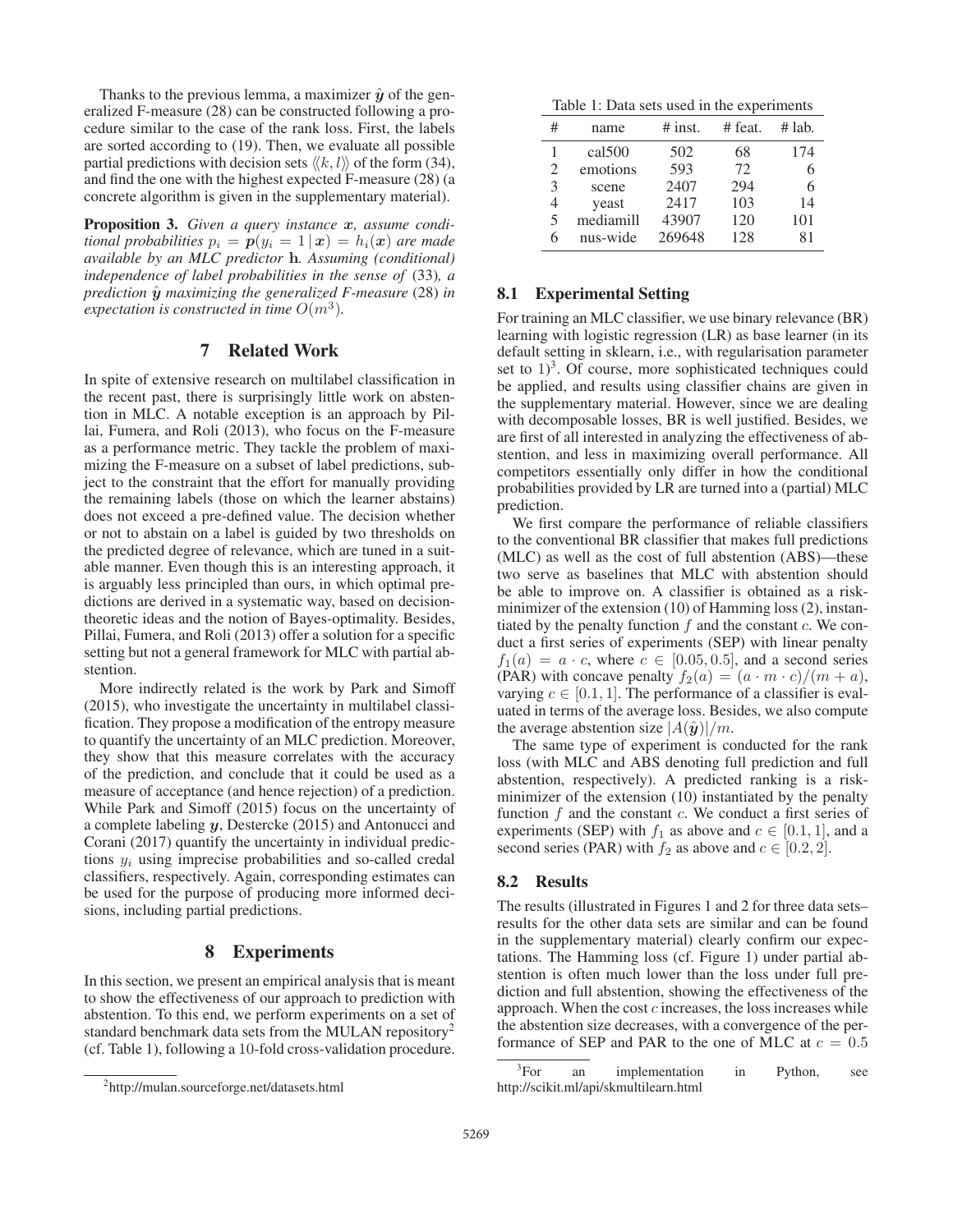



Figure 1: Binary relevance with logistic regression: Experimental results in terms of expected Hamming loss  $(L_H \cdot$  $100$ /m and abstention size (in percent) for  $f_1(a) = a \cdot c$ (SEP) and  $f_2(a)=(a\cdot m\cdot c)/(m+a)$  (PAR), as a function of the cost of abstention.

and  $c = 1$ , respectively.

Similar results are obtained in the case of rank loss (cf. Figure 2), except that convergence to the performance of MLC is slower (i.e., requires lager cost values  $c$ , especially on the data set cal500). This is plausible, because the cost of a wrong prediction on a single label can be as high as  $m-1$ , compared to only 1 in the case of Hamming.

Due to space restrictions, we transferred experimental results for the generalized F-measure to the supplementary material. These results are very similar to those for the rank loss. In light of the observation that the respective riskminimizers have the same structure, this is not very surprising.

The supplementary material also contains results for other

Figure 2: Binary relevance with logistic regression: Experimental results in terms of expected rank loss  $L_R/m$  and abstention size (in percent) for  $f_1(a) = a \cdot c$  (SEP) and  $f_2(a)=(a\cdot m\cdot c)/(m+a)$  (PAR), as a function of the cost of abstention.

MLC algorithms, including BR with support vector machines (using Platt-scaling (Lin, Lin, and Weng 2007; Platt 1999) to turn scores into probabilities) as base learners and classifier chains (Read et al. 2009) with LR and SVMs as base learners. Again, the results are very similar to those presented above.

# 9 Conclusion

This paper presents a formal framework of MLC with partial abstention, which builds on two main building blocks: First, the extension of an underlying MLC loss function so as to accommodate abstention in a proper way, and second the problem of optimal prediction, that is, minimizing this loss in expectation.

We instantiated our framework for the Hamming loss,